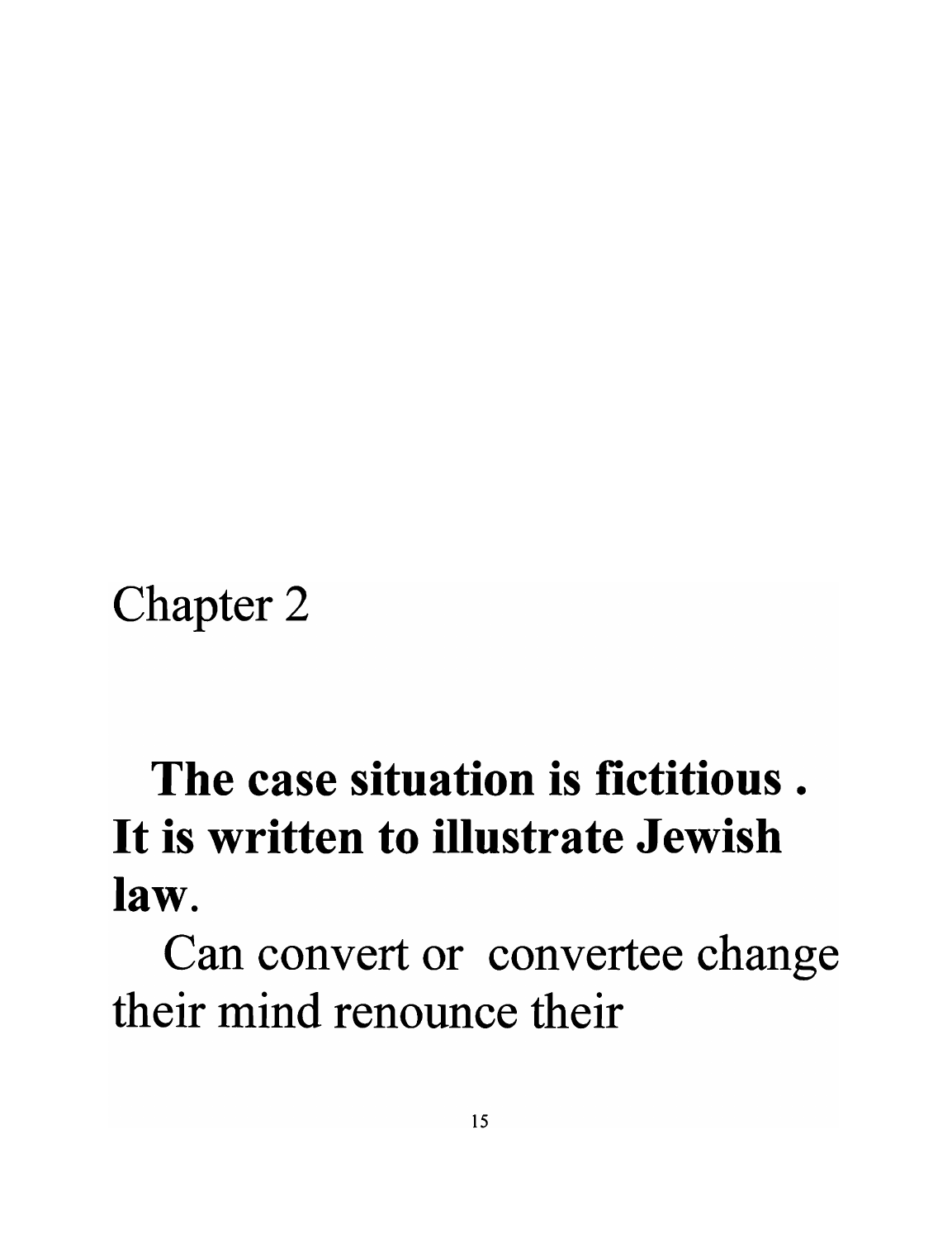conversion and be legallyaccording to Jewish law -deemed non Jewish?

## CASE MATERIAL

A non Jewish woman fell in love with a Jewish man. They decided to wed. However, the Jewish man's parents insisted that they would not approve the wedding unless the bride converts to Judaism.

The bride's parent's refused to consent that their daughter leave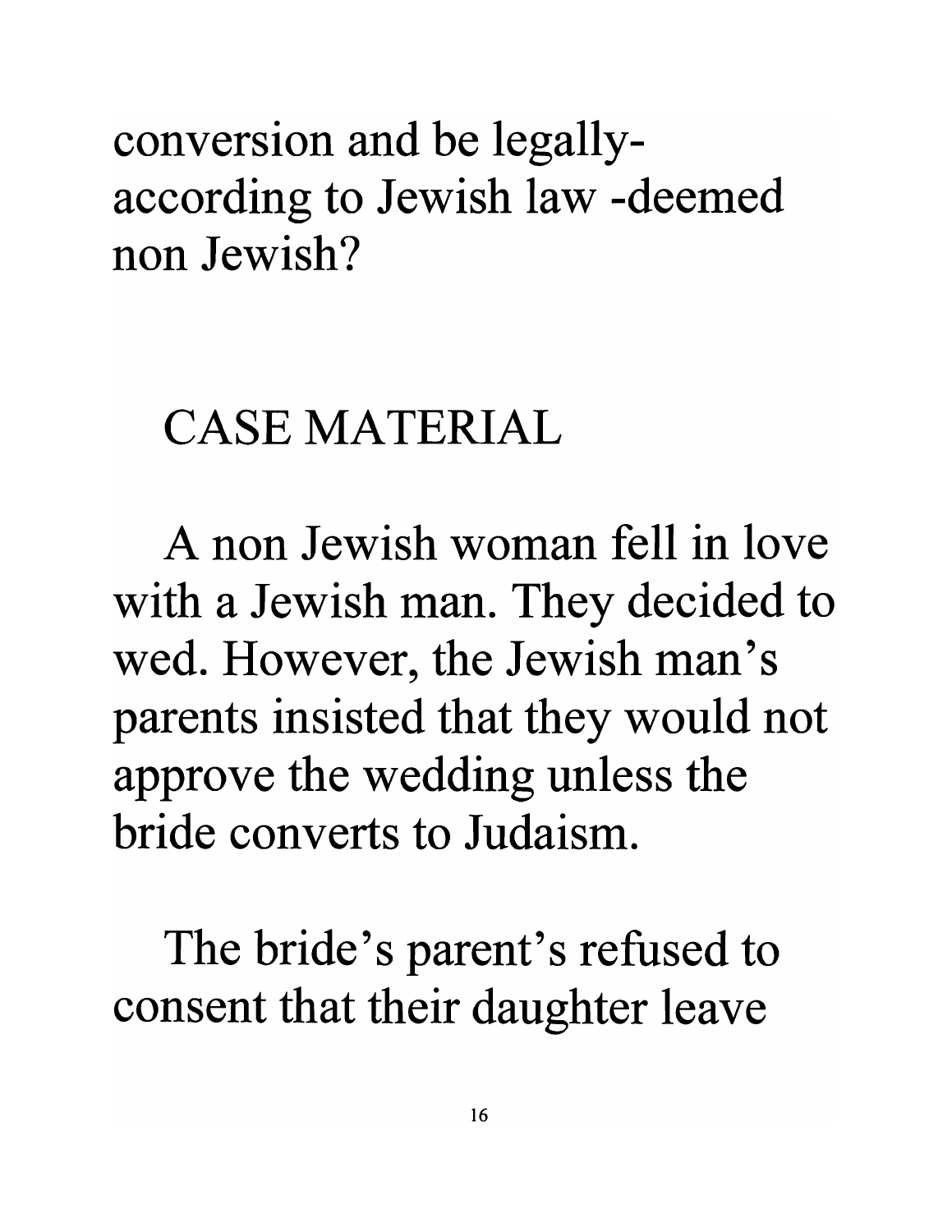their religion. The bride, who never went to church , defied her parents and agreed to study for a year about Judaism. She even agreed to spend a number of days a week living in an Orthodox Jewish home to experience what Orthodox Jewish religion is all about.

## She went through the ritual of going to the Mikvah. Three Rabbis stood outside of the Mikvah and the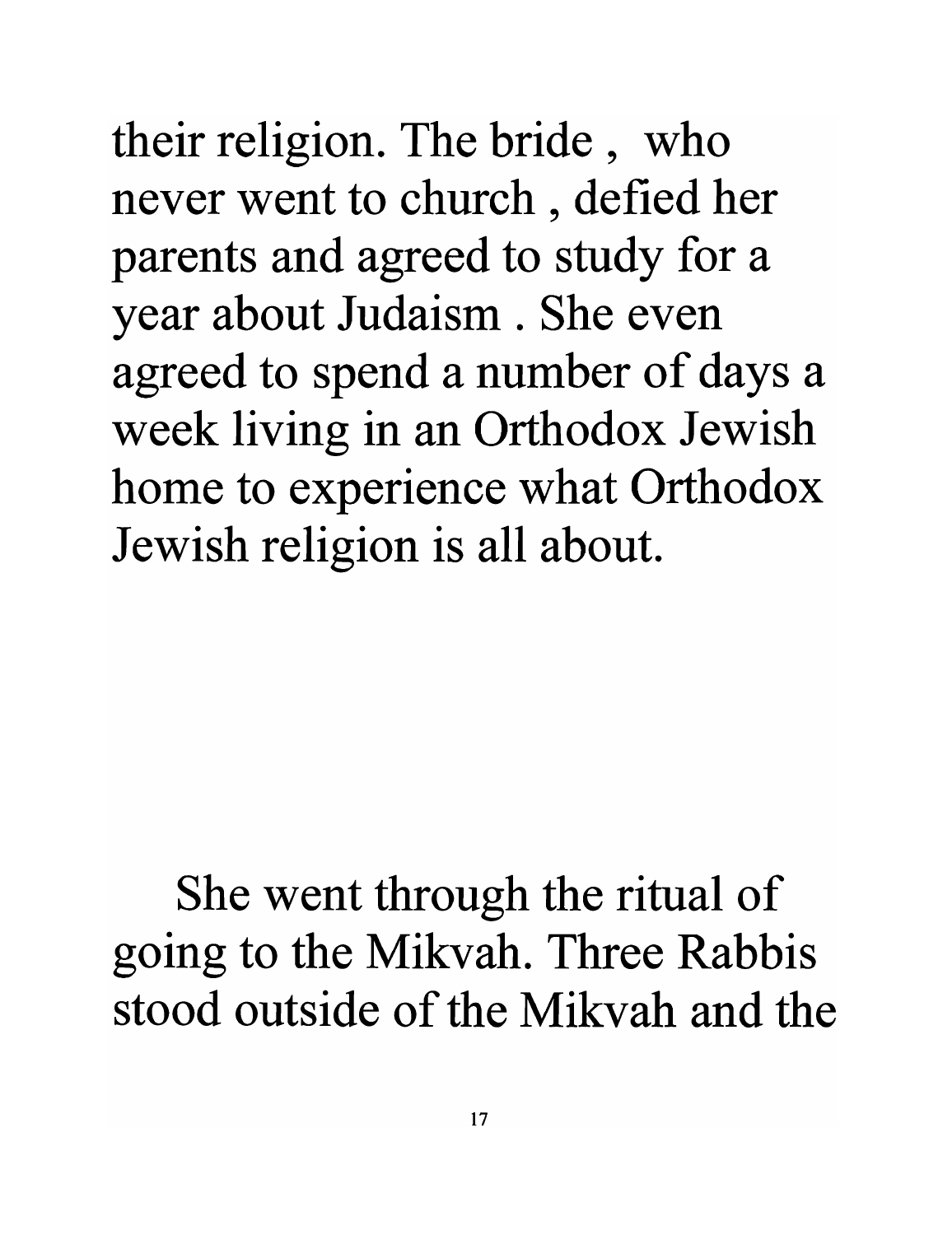Mikvah lady was inside the room of the Mikvah . The Rabbis asked her if she was willing to accept all the Torah laws? She replied affirmatively. Then they requested that she dip in the water and asked the Mikvah lady to make sure all her hair was also submerged. After she surfaced they had her make a blessing" boruch ato hashem elokanu melech hoolom al hatevillah. "

They again requested her to dip in the water again stipulating that all her hair be submerged. After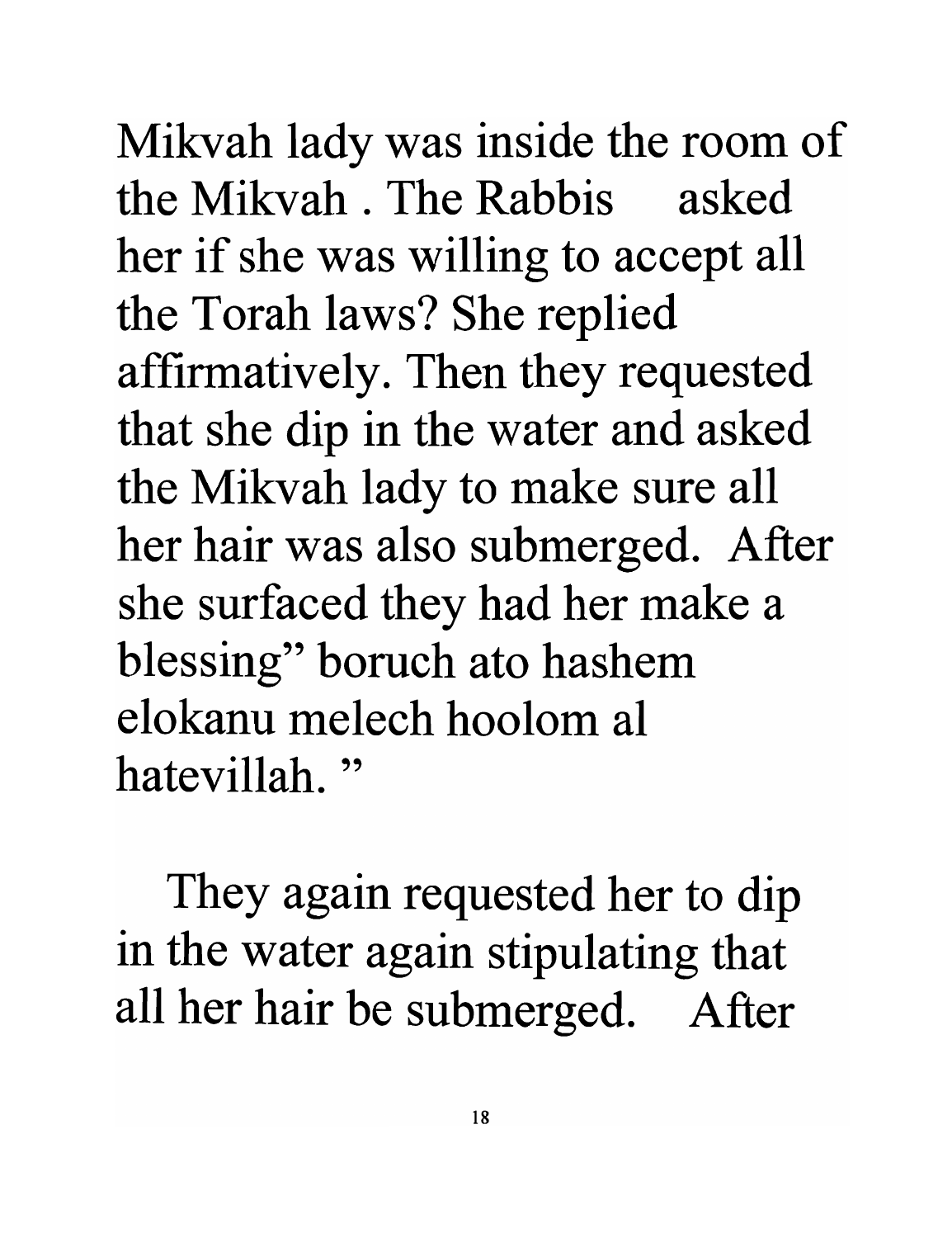she surfaced while they were outside the Mikvah they congratulated her Mazel Tov you are Jewish . They then departed . The convertee returned to the preparation room dried her hair and herself. She was issued a conversion certificate.

Soon afterwards the couple had an Orthodox wedding.

However, the story does not end that the couple lived in happiness and bliss for ever and ever.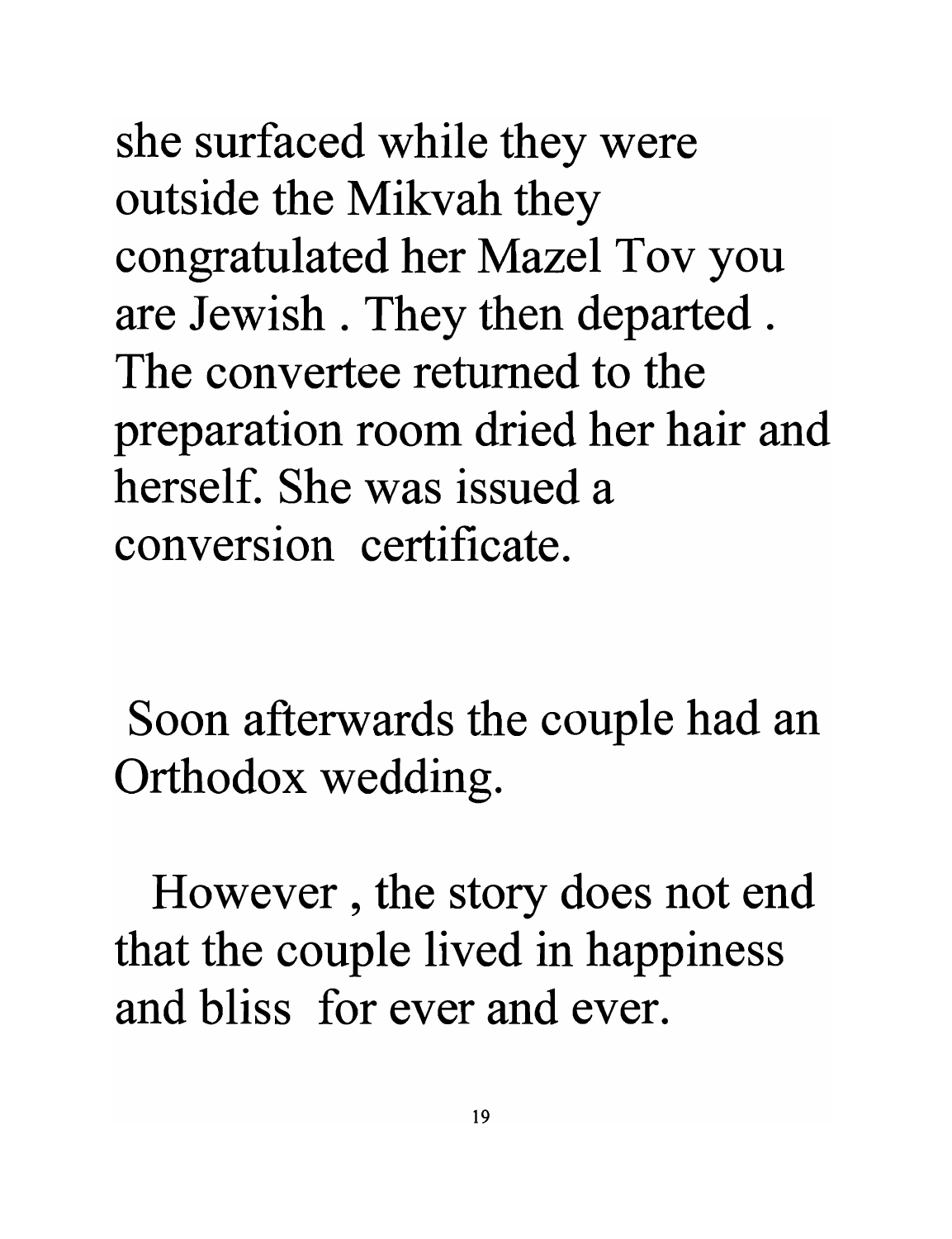The husband's family did not cease interfering and finding fault with every thing the wife did. The husband was not mature enough to resist his parents. Every day the husband's mother was there at their home and found some thing new to criticize. When the wife resisted and defended herself the husband took the side of his mother.

This situation repeated itself consistently . Her marriage was now a real hell.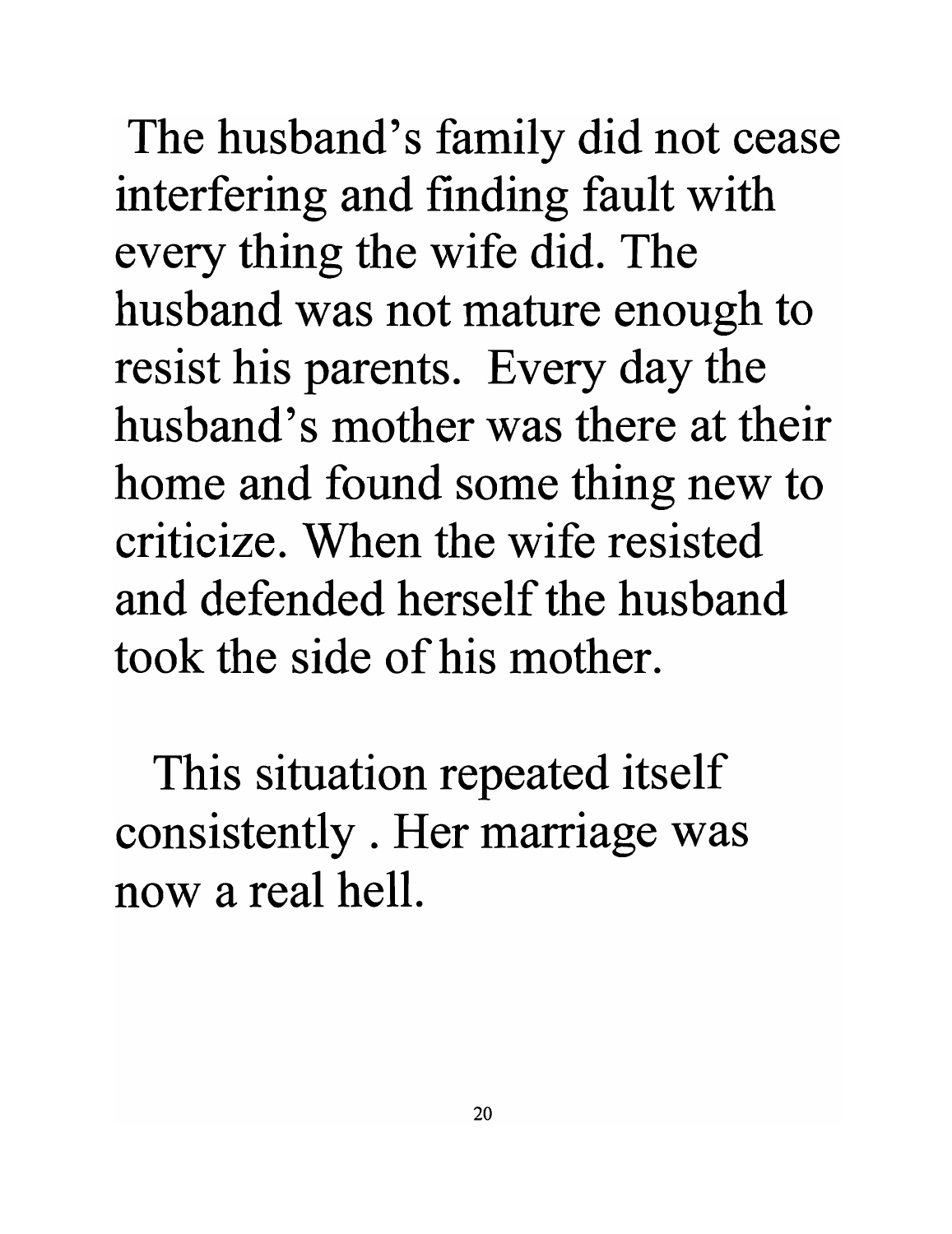The wife sued for civil divorce which she won. The husband refused to give her a Get a Jewish divorce.

She was dating non Jewish men. She got pregnant from her boy friend who wanted to wed her in a Church ceremony. She agreed.

She married, but this marriage did not last. And she again was divorced. She now was dating a Jewish Orthodox man with whom she also was intimate.

Is the couple permitted to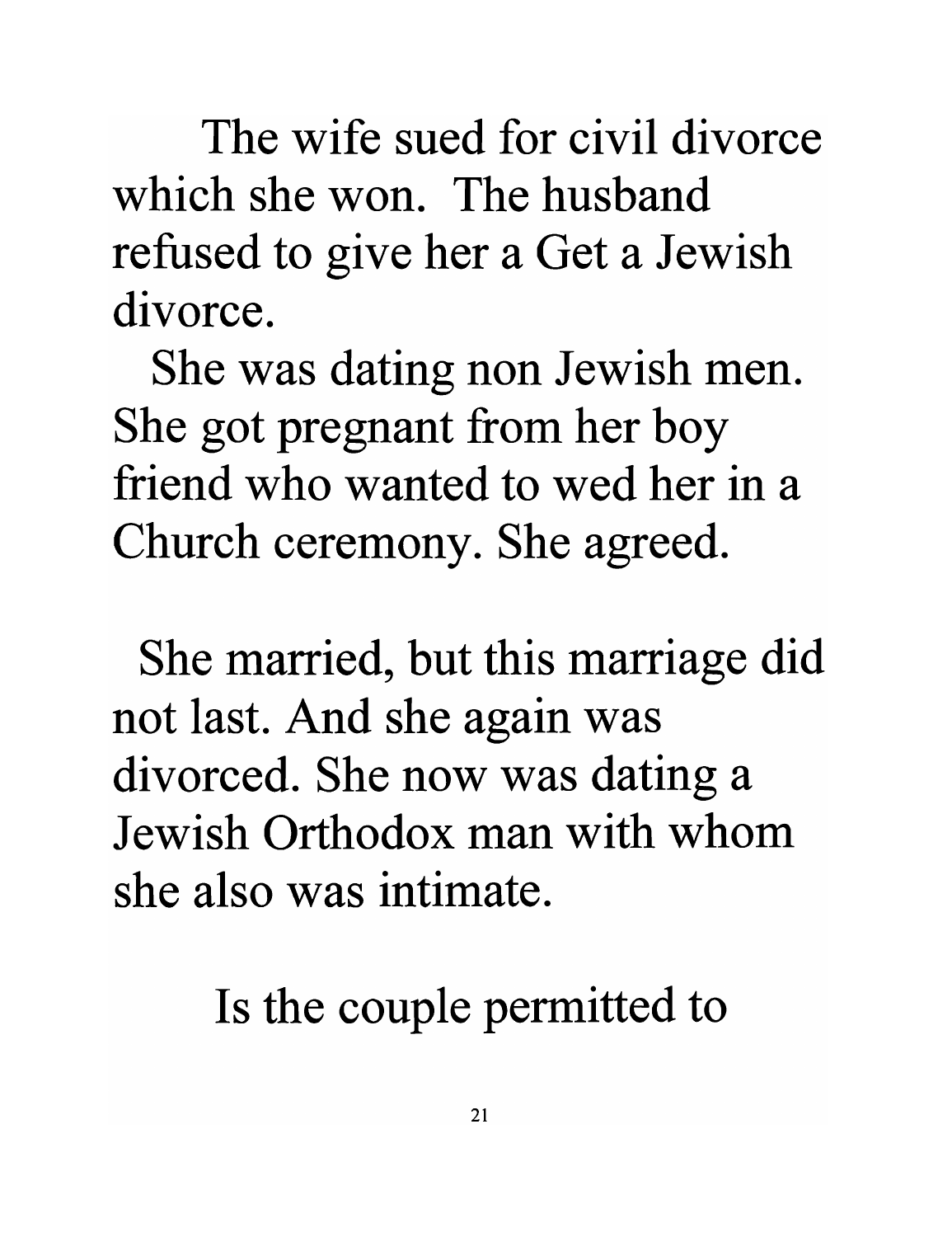marry according to Hallacha? What is the status of her child from man #2?

Response

The woman was never Jewish. As such she never needed a Jewish divorce a Get.

Her child is not Jewish. She can marry man  $# 3$  if she undergoes another Orthodox conversion. REASONS The woman argues that the Rabbis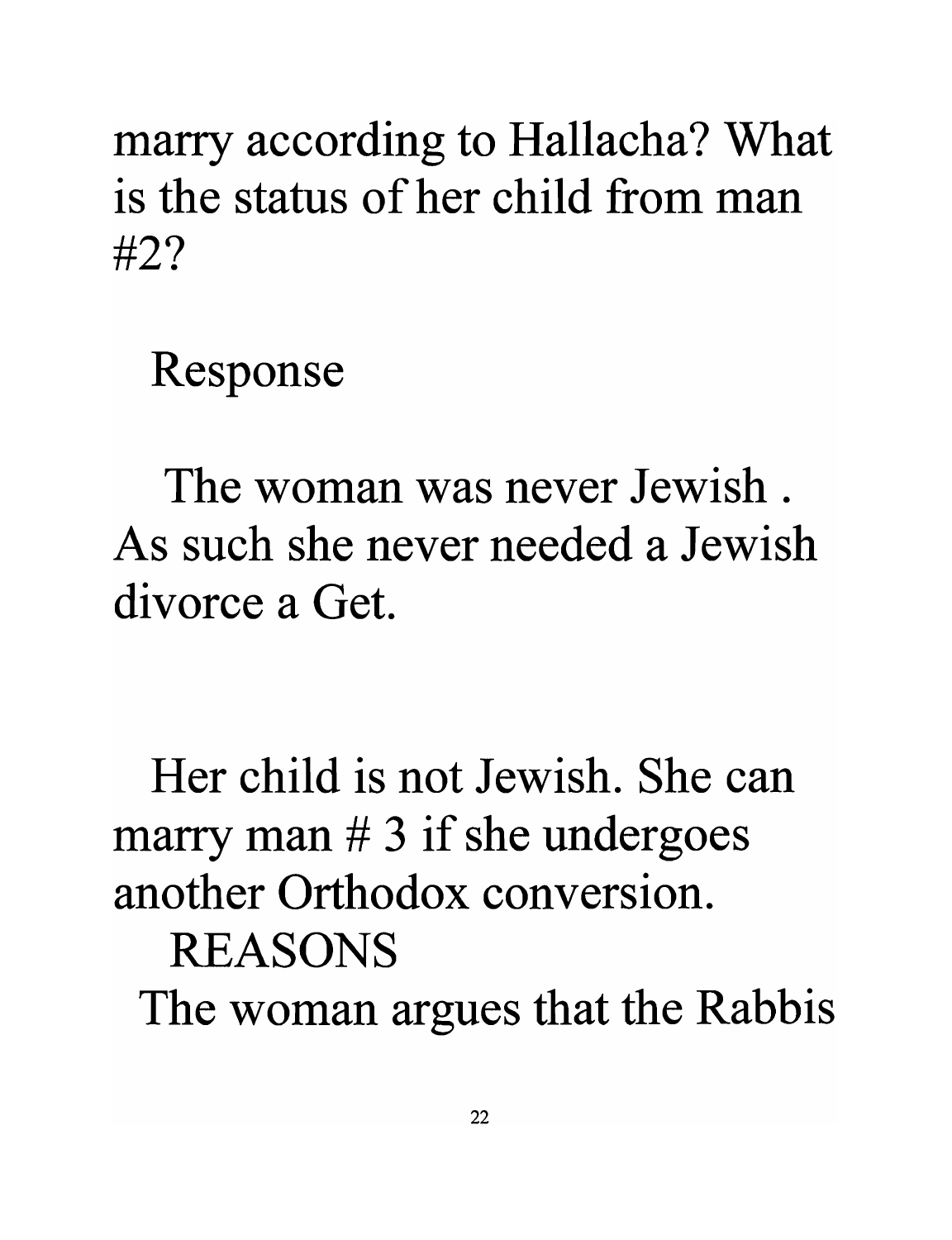never disclosed their impotence in not being able to force husband #1 to give her a Get. Likewise they failed to disclose that they did not accept annulments given by me. Would she have known these facts she never would agree to marry .

She therefore would not agree to convert since she had no conviction of accepting Judaism She only converted because that was the gate way to enable her to marry this Jewish man.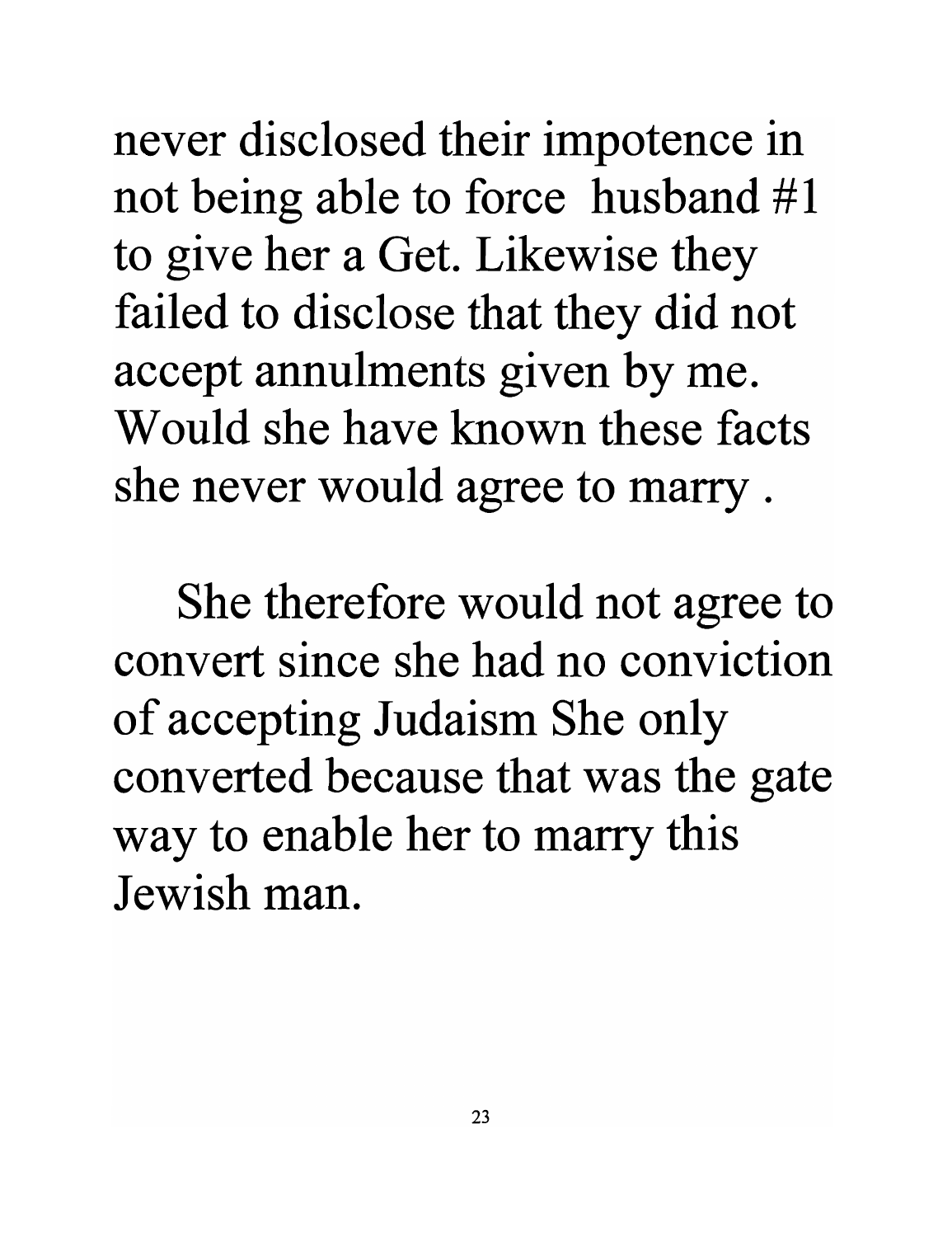The whole concept of permitting a non Jewish person to convert when there is a Jewish lover who will marry them is a loophole. Rambam in his responsa states mutov sheyochol boser temusos mesheyochal bosor hazir. This applies to conversions.

The same reasoning is used byRav Yaakov Yosef chief Rabbi of New York City in the beginning of the 20<sup>th</sup> century in his Responsa.

The couple are living together if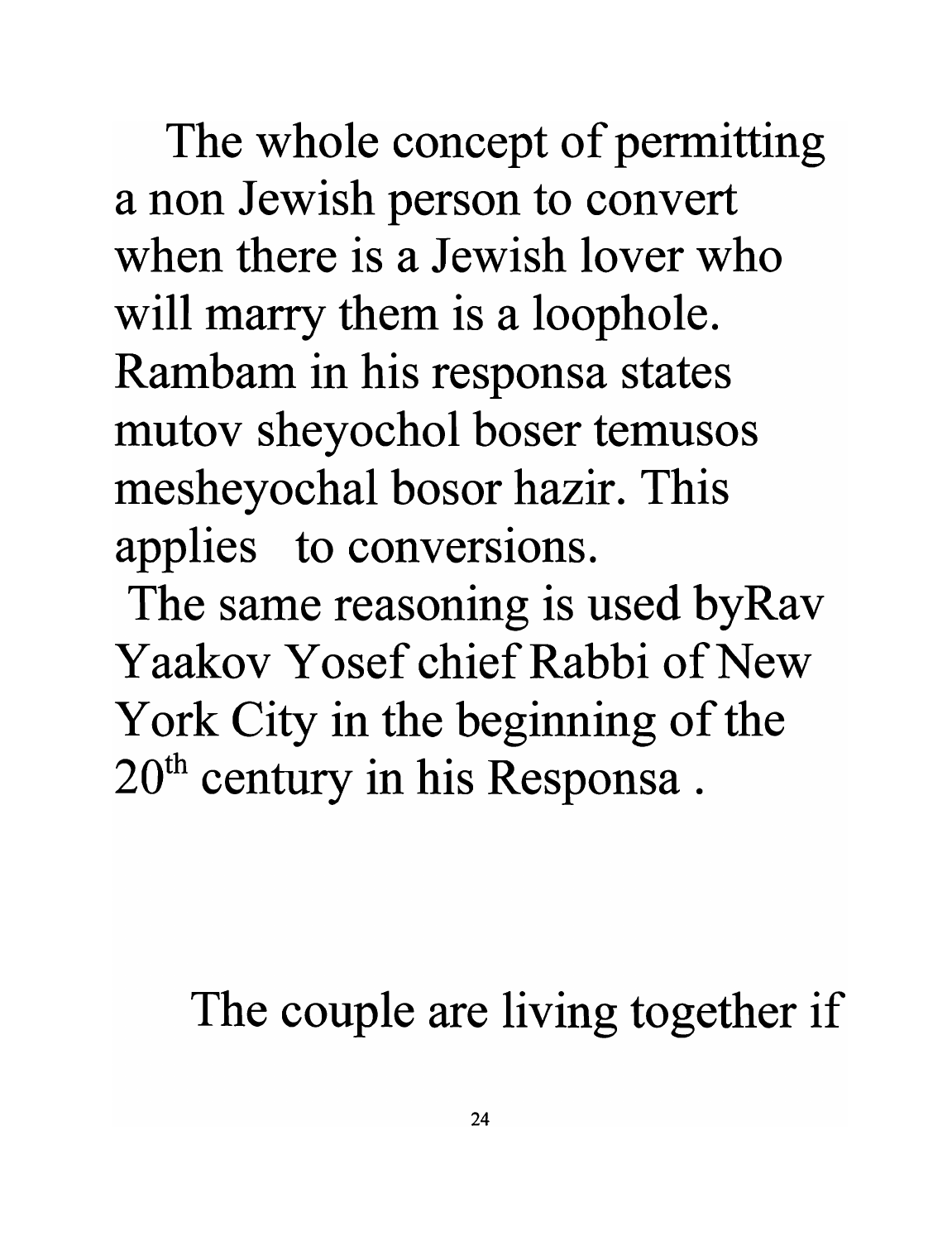we agree to convert the non Jewish partner or not. They are living in sin. Rather that we convert the non Jewish partner and lessen the sin. The reasoning was explained in Book 13 chapter 2.

However where the non Jewish partner renounces her conversion as entered under false pretense with out mandatory disclosure on the part of the converting Rabbis there exists no conversion. This is similar as what I have written in Books 10 **11** 12 regarding missing mandatory disclosure for a marriage -that the Rabbis lack the power or are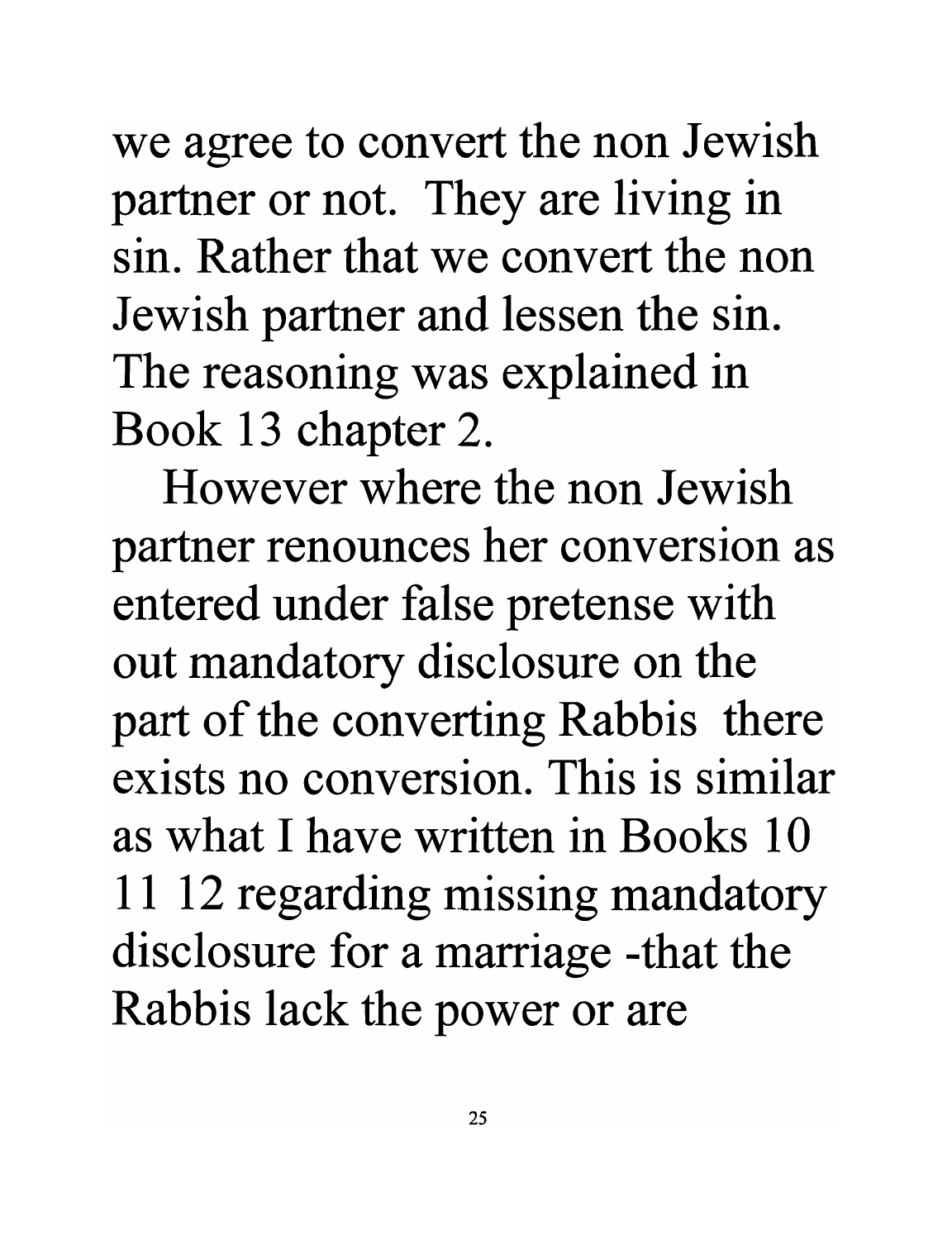unwilling to annul the marriage in case the marriage goes belly up is considered a criteria to annul the marriage. This fact with all other reasons given in Books 10 11 12 our Rabbinical Court use to annul marriages. All these facts were not disclosed. Therefore the woman was never Jewish. Since she was never Jewish she does not need a Get. -a Jewish divorce.

What I am writing now was the rational used by Rav Goren Azkenazi chief Rabbi in Israel to free a Jewish woman whose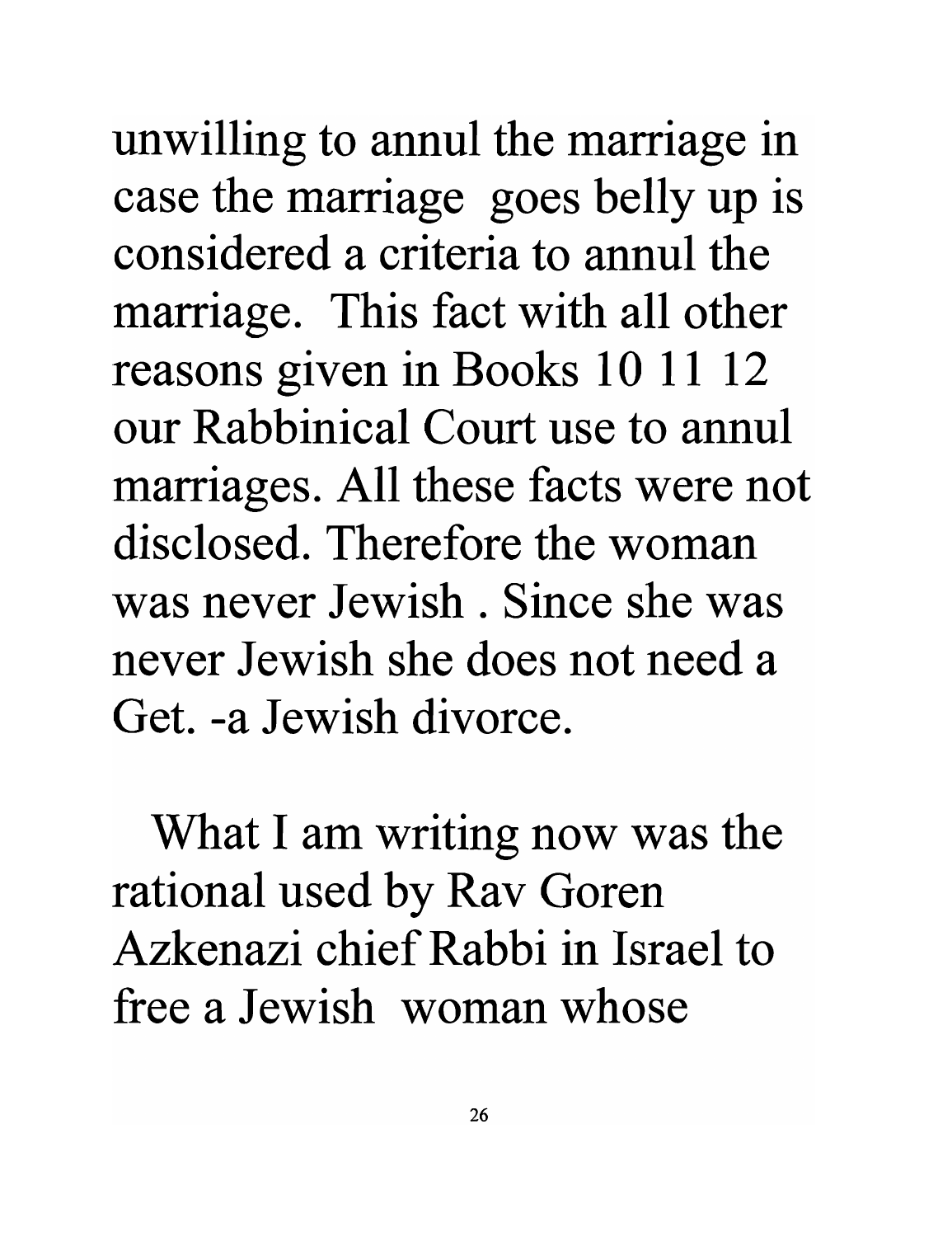husband refused to give her a Get. The husband after the marriage went belly up, attended church services. In our case this woman had a church wedding with husband #2.

The woman admits that she never believed in Judaism but converted because conversion was her ticket to get a Jewish husband.

For the above reasons her conversion is null and void.

Since she was never Jewish she